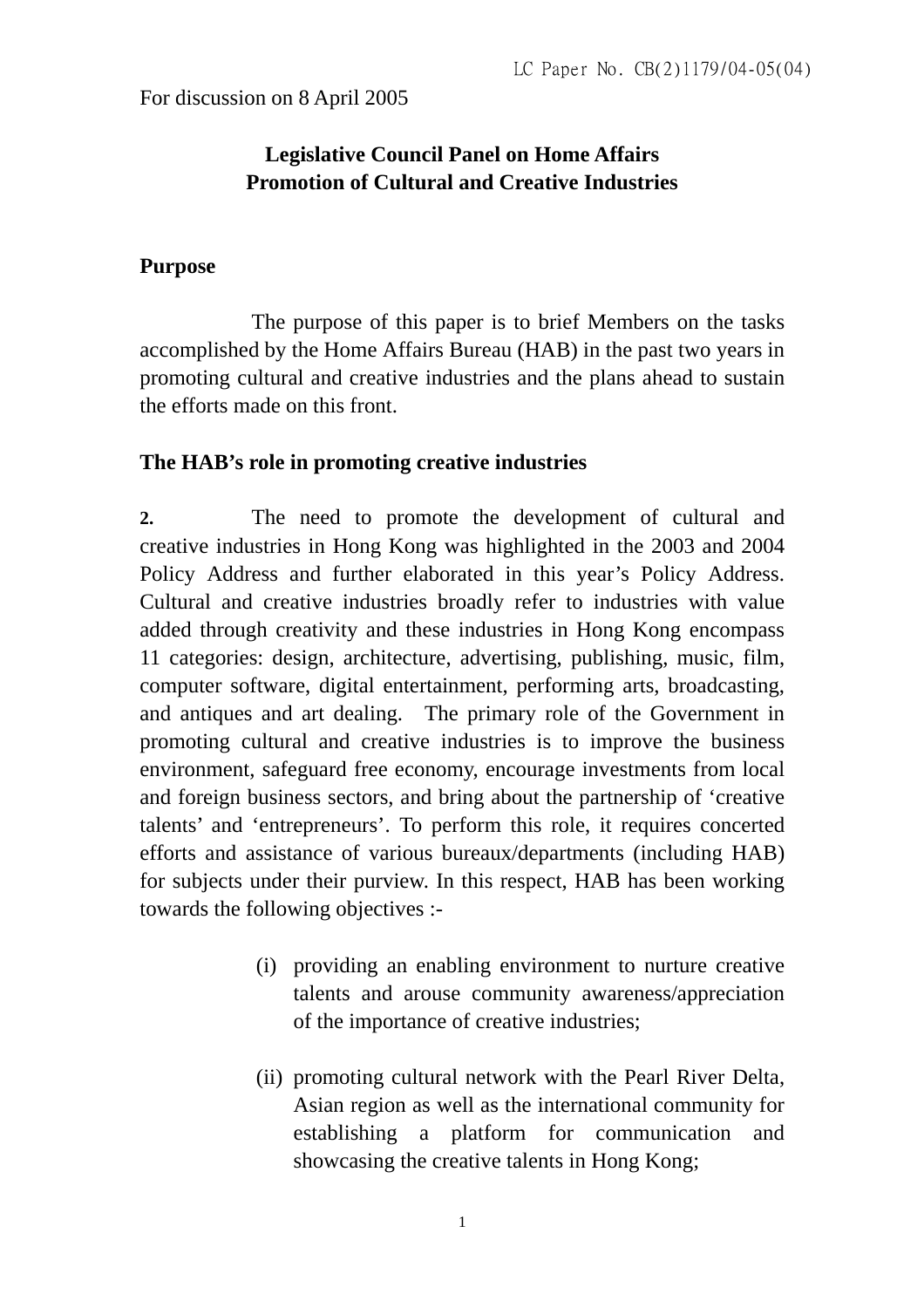- (iii) promoting creative industries of Hong Kong to local and foreign business communities in order to stimulate investments; and
- (iv) conducting researches on the development of creative industries in Hong Kong in order to provide the best-fitted assistance for the industries.

#### **Initiatives accomplished in the past two years and the plans ahead**

*Nurturing of creative talents and arousing community awareness/ appreciation of creative industries* 

3. Former Culture and Heritage Commission submitted its Policy Recommendation Report in 2003, put forward over 100 recommendations, including those relating to arts and cultural education. The Government agrees with, inter alia, the Culture and Heritage Commission's recommendation, that education in culture and the arts for the people of Hong Kong (particularly the youth) plays a pivotal role in developing local artistic talents and in the long-term cultural development in Hong Kong. In the past two years, HAB has placed much emphasis on fostering and cultivating creativity through arts education. The Music Office under the Leisure and Cultural Services Department (LCSD), the executive department of the HAB, provides instrumental and musical training to young people ranging from the age 6 to 23. LCSD's museums, libraries and programming offices offer extension and education activities on cultural heritage, literary and the performing arts to school children as well as the general public. Over 6,500 school visits were organised in 2004-05 to public museums (involving 500,000 students) and over 700 schools joined the School Culture Day since the scheme was launched in 2001, recording a total attendance of around 450,000. LCSD also organises a Programme Partnership Scheme which seeks to provide opportunities of performance for young and new arts groups and to promote appreciation of new art forms.

4. The Government will also continue to encourage and promote arts education at the tertiary level by giving support to the Hong Kong Arts Centre, the Academy for Performing Arts (APA) and other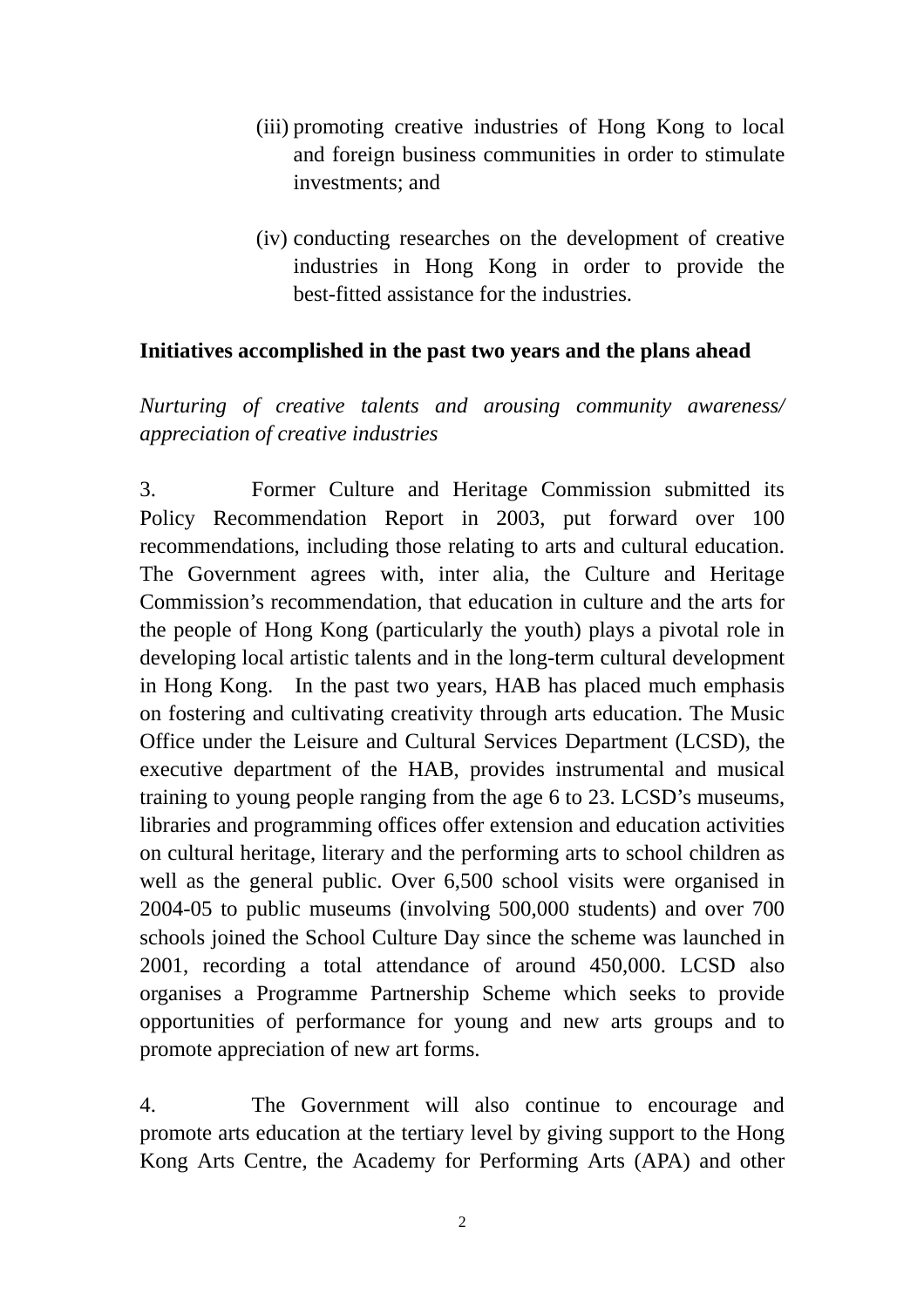tertiary institutions through offering more arts-related courses and organising project-based programmes. It is worthy of mention that with HAB's support, the APA has successfully secured the Bethanie, a historical building at Pokfulam, as a second campus and to develop it into a film and television centre. Restoration and conversion works on the building are underway and will be scheduled for completion by the end of 2006. The Baptist University has also announced their plan to establish an Academy of Visual Arts in September 2005 in another historical building in the East Kowloon.

5. In the past two years, HAB has organised/sponsored a series of projects, youth forums and cultural events through which the community interest and awareness in creative industries are greatly enhanced. They include-

- (a) "From Creativity to Business" Workshop in March 2003;
- (b) the "FARM" Youth Culture and Entrepreneurship Corner from May 2003 to May 2004;
- (c) "That's Creativity" Workshop in June 2003;
- (d) Teen Market at Sai Kung Waterfront Promenade from July to August 2003;
- (e) the "Youth Creativity Employment Programme" from January to December 2004;
- (f) "Soul of the City: International Symposium on Art and Public Space" in February 2004;
- (g) the "Asia Cultural Co-operation Forum" and "Creative November" programme in November 2004;
- (h) "New trends in Architecture" exhibition cum seminar and "What's Good?" conference in January 2005; and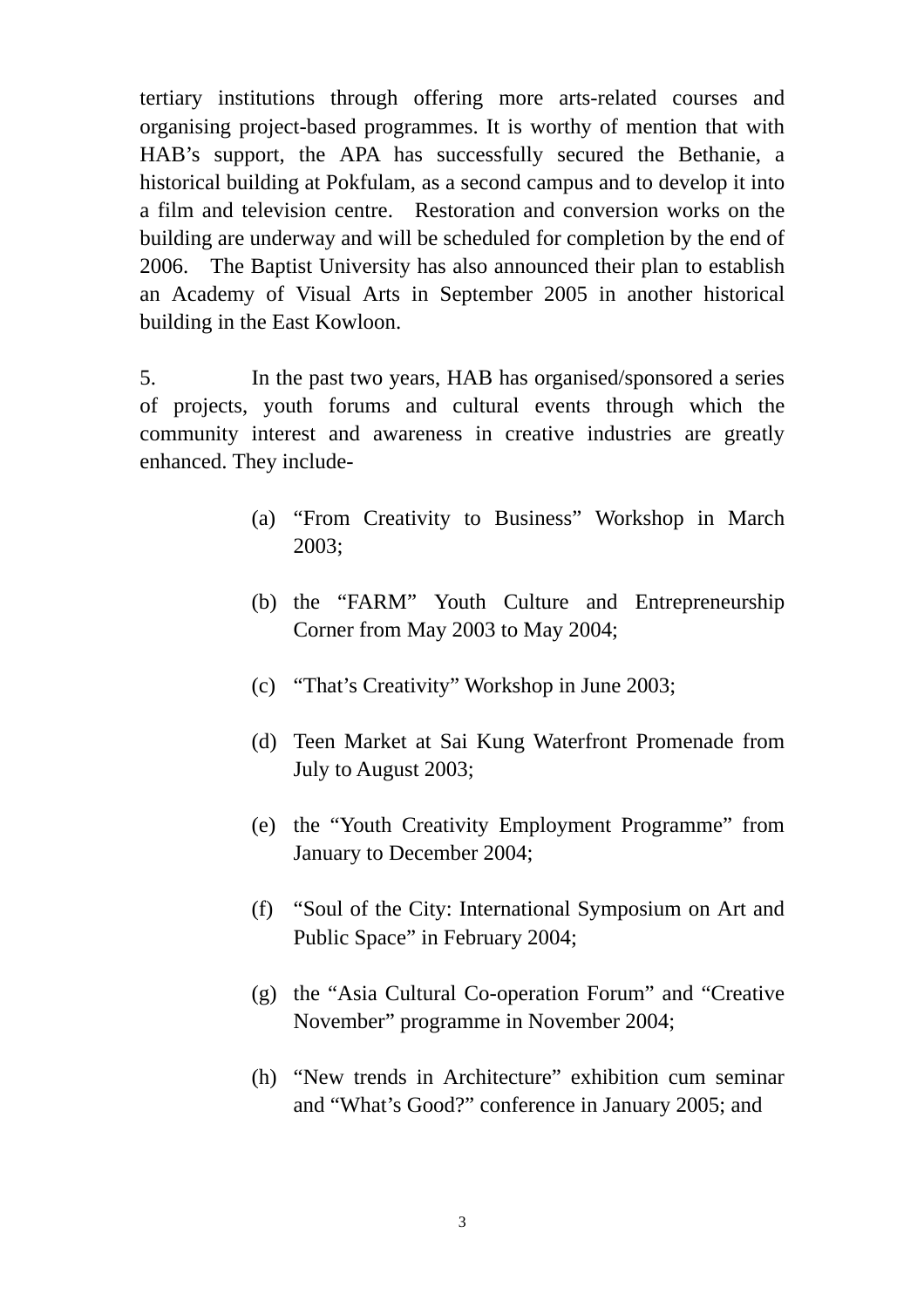(i) "Entertainment Expo Hong Kong" and "The 3rd Annual University Student Film and TV Festival in the Greater China Region" in March 2005.

6. In the year ahead, HAB will continue to organise/sponsor activities to sustain its efforts and momentum of arousing and enhancing public awareness/appreciation of creative industries in Hong Kong. The activities being lined up include-

- a "Sovereign Art Prize Project" in April 2005 to invite entries from both established and emerging artists resident throughout Asia;
- a public art project in July 2005 to support the habit of outdoor reading. This project will align with the 2005 Hong Kong Book Fair;
- a year-long programme from September 2005 to August 2006 to provide a regular platform at various LCSD venues for young people to showcase their talents in performing arts;
- "The Third Asia Cultural Co-operation Forum" in November 2005 to foster cultural links with Asian countries and sharing of experience in creative industries;
- a month-long programme named "Creative November" which comprises creativity-themed events in November 2005;
- a year-long programme named the "Comic Home Base" commencing in January 2006, comprises exhibition of local comic artists, work of international comic fair, conference and publications; and
- "What's Good?" Conference and Exhibition in February 2006.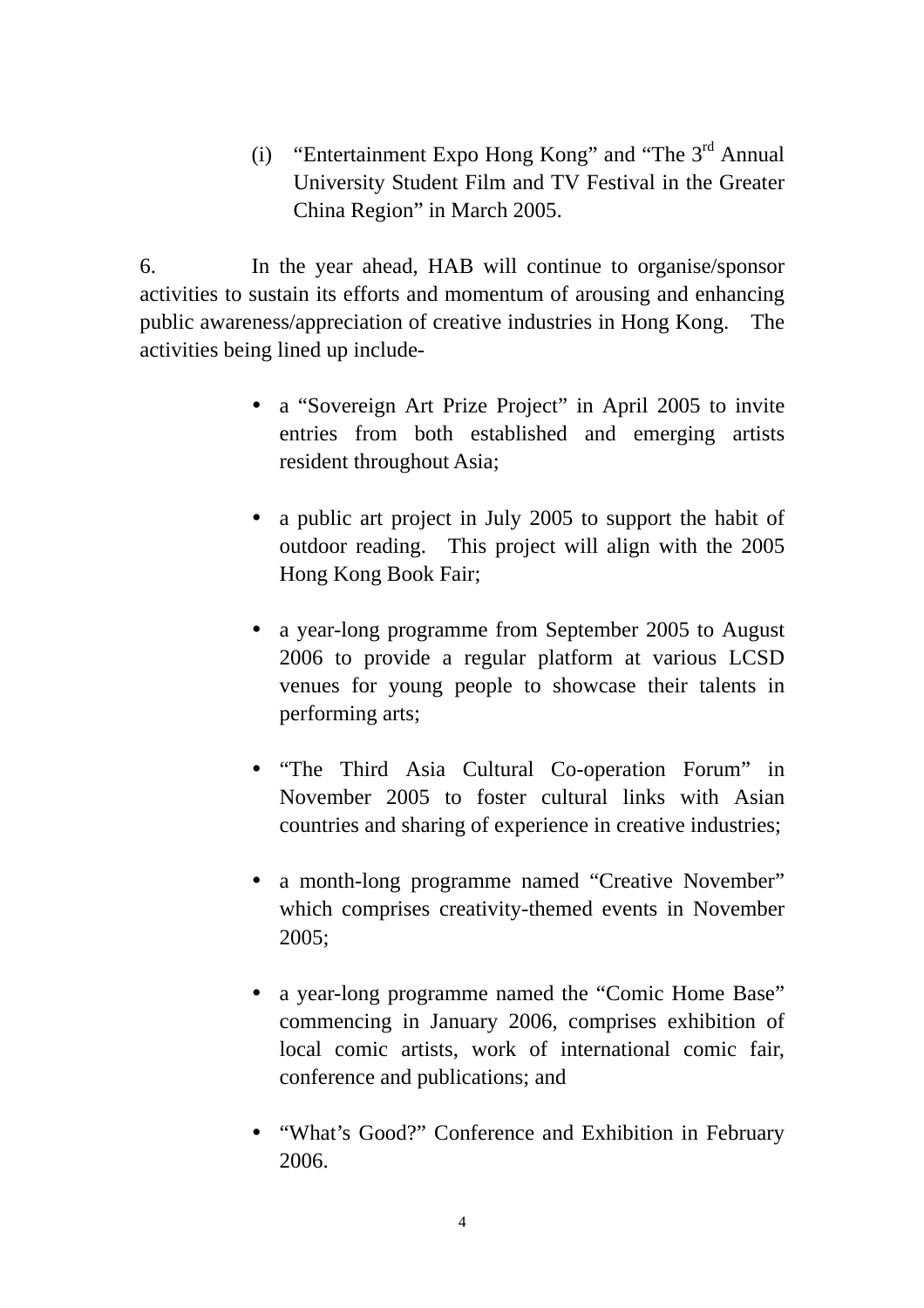7. HAB will also continue its efforts to explore the possibility of developing the flatted factory buildings into a creative industrial village to attract cultural and creative people to form their base and thus creating a clustering effect of creativity. We are pleased to note that the Urban Renewal Authority is planning to redevelop Mallory Street area in Wanchai so as to use the old buildings as a base for local cultural and creative talents.

# *Promoting cultural network with the Pearl River Delta, Asian region as well as international community*

8. HAB endeavours to enhance the cooperation with other countries in the fields of culture and the arts, through the signing of Memorandum of Understanding (MoU) on Cultural Cooperation and participating in other cultural exchange programmes. So far, the HKSARG has signed MoUs with Canada, Italy, the Philippines, Egypt, Singapore, South Korea and Croatia and it is envisaged that MoU with a few more countries will be signed in 2005-06. Besides, closer tie with other countries has also been achieved through organising of and participation in international cultural events. In 2003 and 2004, HAB organised the Asia Cultural Cooperation Forum (ACCF) involving delegation from the Mainland, cultural ministers of eight Asian countries and many internationally renowned guest speakers. The ACCF will be held for the third time in November 2005 to foster the momentum in regional cultural cooperation and sharing of experience in creative industries.

9. On the front of promoting cultural cooperation in the Pearl River Delta (PRD) Region, the Guangdong, Hong Kong and Macau signed an Agreement on Cultural Cooperation in August 2003 and the three places will take turn to host the Pearl River Delta Cultural Cooperation Meeting. Working groups have been set up to implement five specific areas of collaboration and efforts will be made to sustain the good progress made so far. The areas include: -

- y mutual exchange of information and talents for performing arts joint and organization of performance;
- interflow of cultural information and cooperation in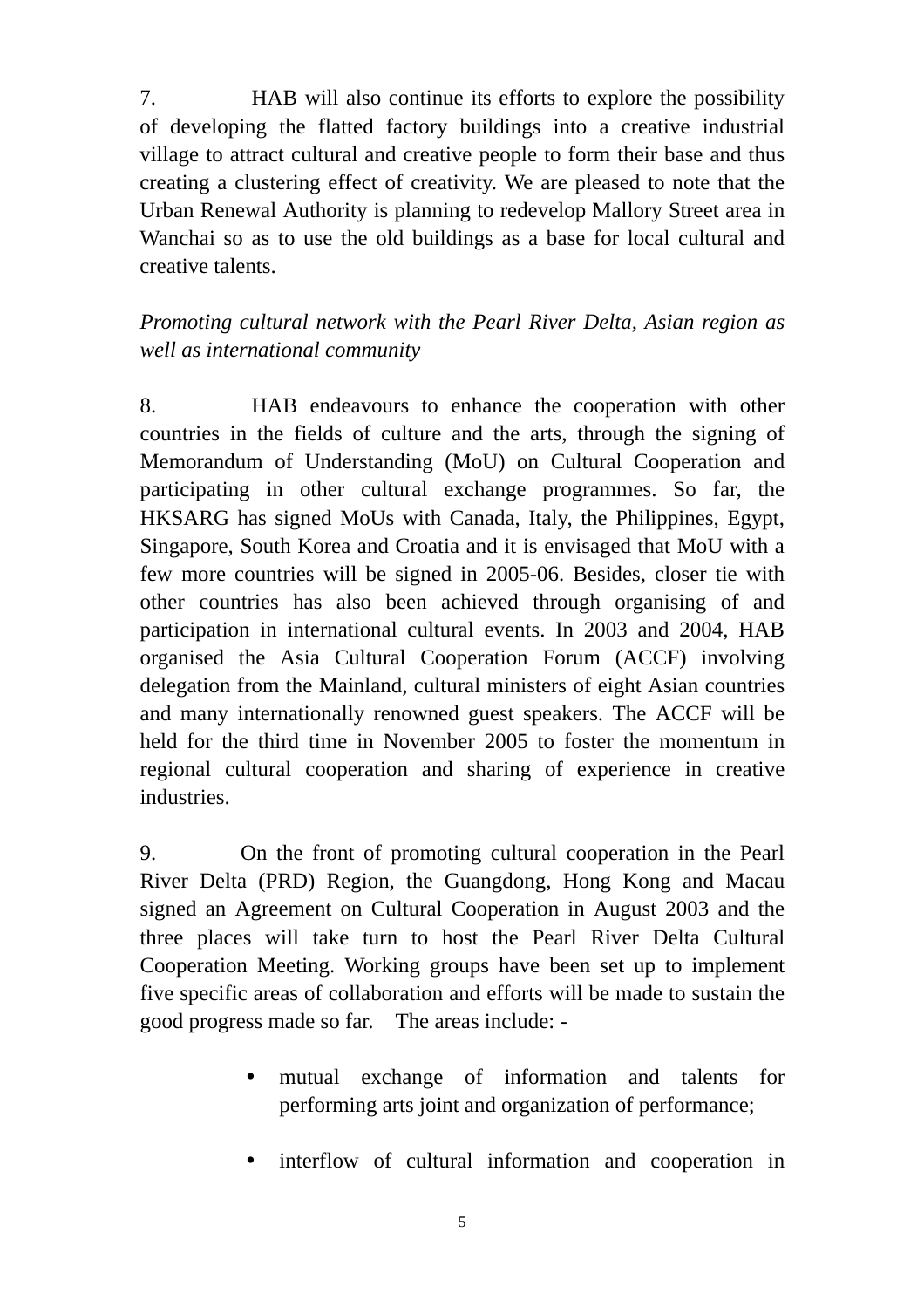ticketing network;

- development of museum network and the excavation, conservation and promotion of heritage;
- digital libraries network; and
- promotion of Cantonese Opera.

With a population of some 40 million and having similar language and sharing similar life style with the people of Hong Kong, the PRD is a huge market for investment and poses great attraction for the development of creative industries.

*Promoting creative industries of Hong Kong to local, overseas and foreign business communities in order to stimulate investments* 

10. HAB has been promoting creative industries in Hong Kong proactively to local and overseas communities. The Secretary for Home Affairs frequently makes use of his overseas visits' opportunities to promote creative industries in Hong Kong. Besides, HAB has organised from August 2003 to June 2004, the 'Hong Kong Cultural Industries Expo' which include seminars and forums, student publication design competition, exhibitions in the Mainland, Taiwan and London to showcase Hong Kong's creative products/services. The Entertainment Expo held recently, from 22 March to 6 April 2005, successfully brings together for the first time eight leading entertainment events namely the Hong Kong International Films and TV Market (FILMART); the Hong Kong-Asia Film Financing Forum; the Digital Entertainment Leadership Forum; the 3<sup>rd</sup> Hong Kong digital Entertainment Excellence Film Awards; the Hong Kong International Film Festival; the Hong Kong Film Awards Presentation Ceremony; The IFPI Hong Kong Top Sales Music Award and the Hong Kong Independent Short Film and Video Awards. Good synergy effect has been created and many overseas investors/journalists have been attracted to participate and look for business opportunities. HAB will continue to promote our products/services of creative industries by entering closer partnership with the Hong Kong Trade Development Council, Hong Kong Economic and Trade Offices and chambers of commerce.